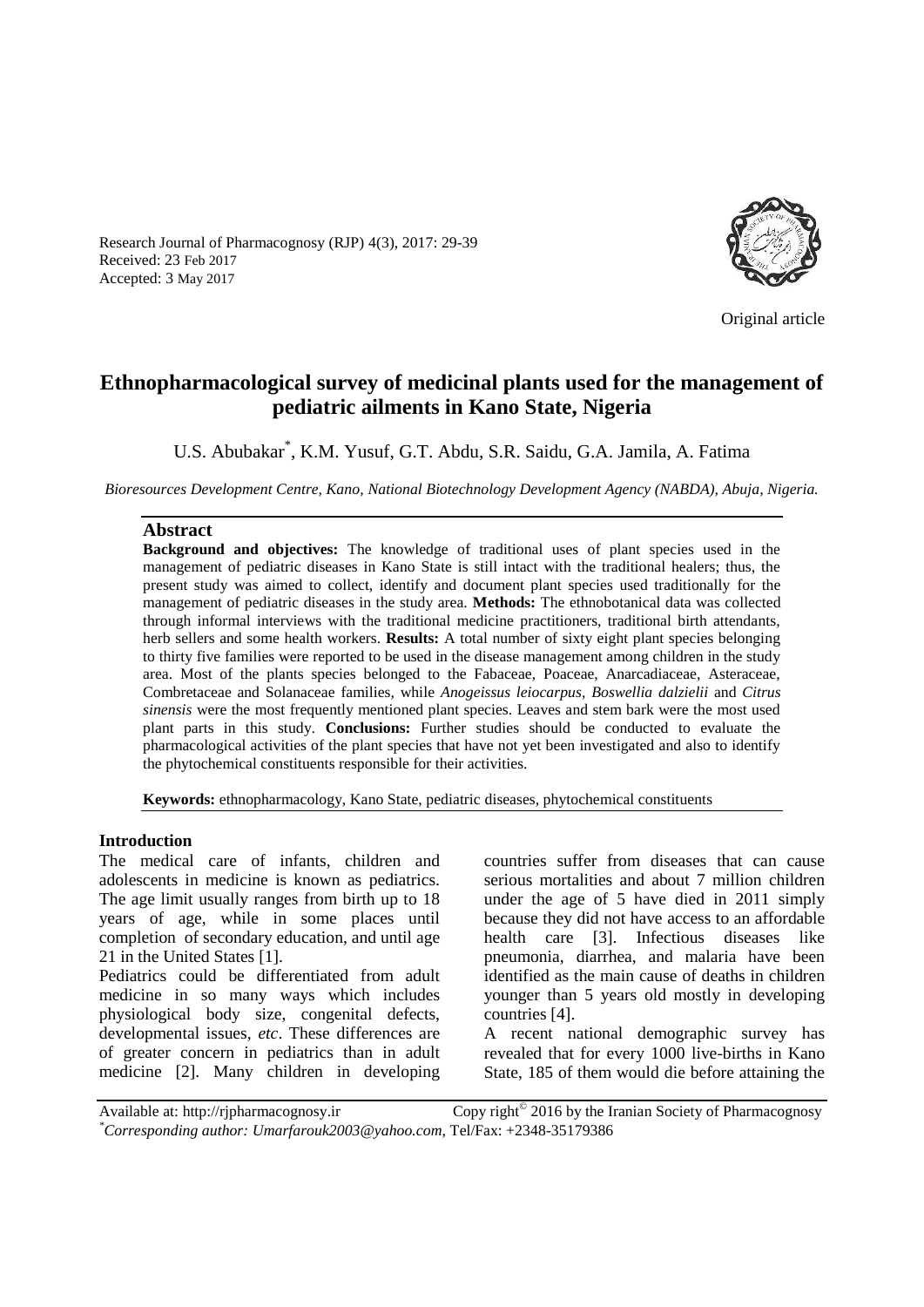age of five. This implies that one in every five children is dying before attaining the age of five. The study also showed that diarrhea and pneumonia accounts for 15 % and 14 % of the forgoing under-five mortality rate, respectively [5].

The extensive use of traditional medicine in African countries is because the people are very poor and thus cannot afford modern medicine [6, 7]. The practice of young mothers being guided in the care of their new born babies after delivery by older women is a common practice among the Hausa people of Kano State. Those older women are armed with traditional knowledge of plants used to treat pediatric ailments so that they can guide the new mothers on what herb to use and how to prepare and administer them [8].

However, to the best of our knowledge, no study has been conducted to document medicinal plants used to treat pediatric ailments in Kano State, Nigeria. Therefore, this study was aimed to investigate, collect, identify and document those plant species before such rich heritages are lost.

#### **Experimental**

## *Study area*

The study was conducted in Kano, a state located in the Northwestern part of Nigeria. The State borders Katsina State to the north-west, Jigawa State to the north-east, Bauchi States to the southeast and Kaduna State to the south-west (figure 1).



**Figure 1.** Map of Kano State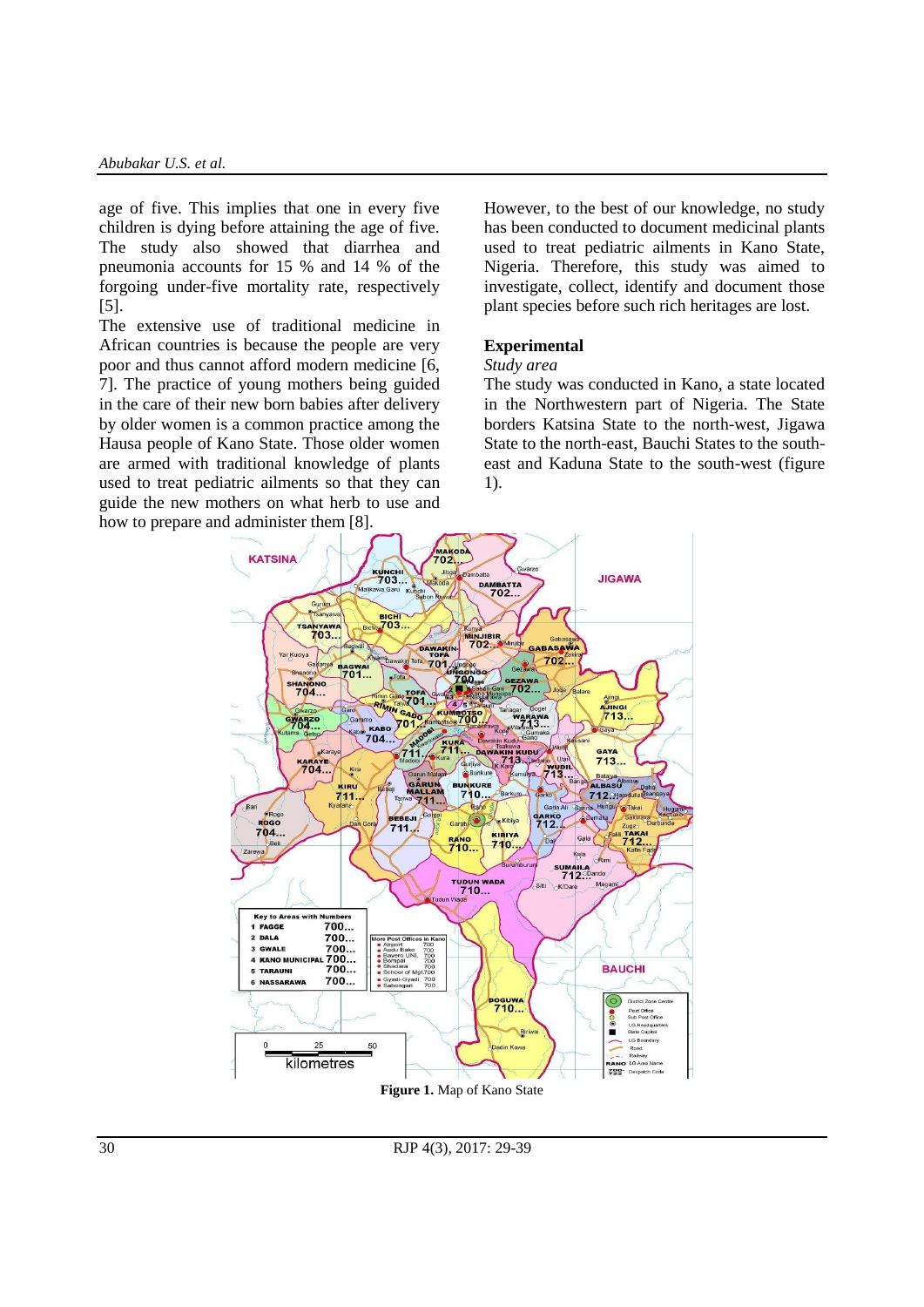It is located on  $11^{\circ}30'$  N and  $8^{\circ}30'$  E coordinates, with a mean height of about 472.45m above sea level. According to 2006 census, Kano is the most populous State in Nigeria with a population of 9,383,682 and popularly referred to as the centre of commerce in Nigeria [9].

### *Ethnopharmacological survey*

The main data sources consisted of a series of informal interviews administered on the Traditional Medicine Practitioners (TMPs), Traditional Birth Attendants (TBAs), herb sellers and some health workers. The interviews were done in Hausa language, while the information obtained was sorted, and the data collected included the local names of plants, parts of the plants used, medical conditions they treated, methods of preparation and modes of administration. The plants were identified and authenticated at the Ethnobotany Unit of Bioresources Development Centre Kano, National Biotechnology Development Agency (NABDA), Nigeria. All species and families were validated taxonomically in the plant list (www.plantlist.org) and "Hausa names for plants and trees" written by Roger Blench.

### *Statistical analysis*

Descriptive statistics such as percentages and pie chart were used in the analysis of the data.

#### **Results and Discussion**

A total number of 38 respondents were interviewed consisting majorly the traditional medicine practitioners, traditional birth attendants, health workers and herb sellers (table 1). Most of the respondents were within the age range of 41-50 years (34 %), female (63 %), primary school leavers (50 %) and traditional medicine practitioners (50 %).

A total number of sixty eight plant species belonging to thirty six families have been collected, identified and documented as being used for the management of different pediatric diseases in Kano State. The families Fabaceae, Poaceae, Anarcadiaceae, Asteraceae, Combretaceae and Solanaceae showed the highest incidence of encounter. *Anogeissus leiocarpus* was the most frequently mentioned plant species, followed by *Boswellia dalzielii* and *Citrus sinensis*. Leaves and stem bark were the most frequently used plant parts (figure 2).

|  | Table 1. Demographic characteristics of the respondents |  |
|--|---------------------------------------------------------|--|
|  |                                                         |  |

| <b>Variable</b>           | Specification                | Percentage $(\% )$ |
|---------------------------|------------------------------|--------------------|
|                           | 20-30                        | 8                  |
|                           | $31 - 40$                    | 24                 |
| Age                       | $41 - 50$                    | 34                 |
|                           | 51-60                        | 24                 |
|                           | >60                          | 10                 |
| Sex                       | Male                         | 37                 |
|                           | Female                       | 63                 |
| <b>Marital Status</b>     | Married                      | 97                 |
|                           | Divorced                     | 3                  |
|                           | No certificate               | 19                 |
| <b>Educational</b> status | Primary                      | 50                 |
|                           | Secondary                    | 26                 |
|                           | Tertiary                     | 5                  |
|                           | Traditional practitioners    | 50                 |
| Practice                  | Herb sellers                 | 20                 |
|                           | Traditional birth attendants | 26                 |
|                           | Health workers               | 4                  |

Common pediatric ailments which were said to be treated with herbal remedies by the respondents included malaria, fever, pneumonia, stomach ache, diarrhea, measles, nose bleeding, jaundice, pile, heat rashes, kwashiorkor, headaches, teething, hemophilia, coughs, eye problems, umbilical cord complications, sickle cell anemia, convulsion, ring worms, meningitis, bilharzia and lateness walking.



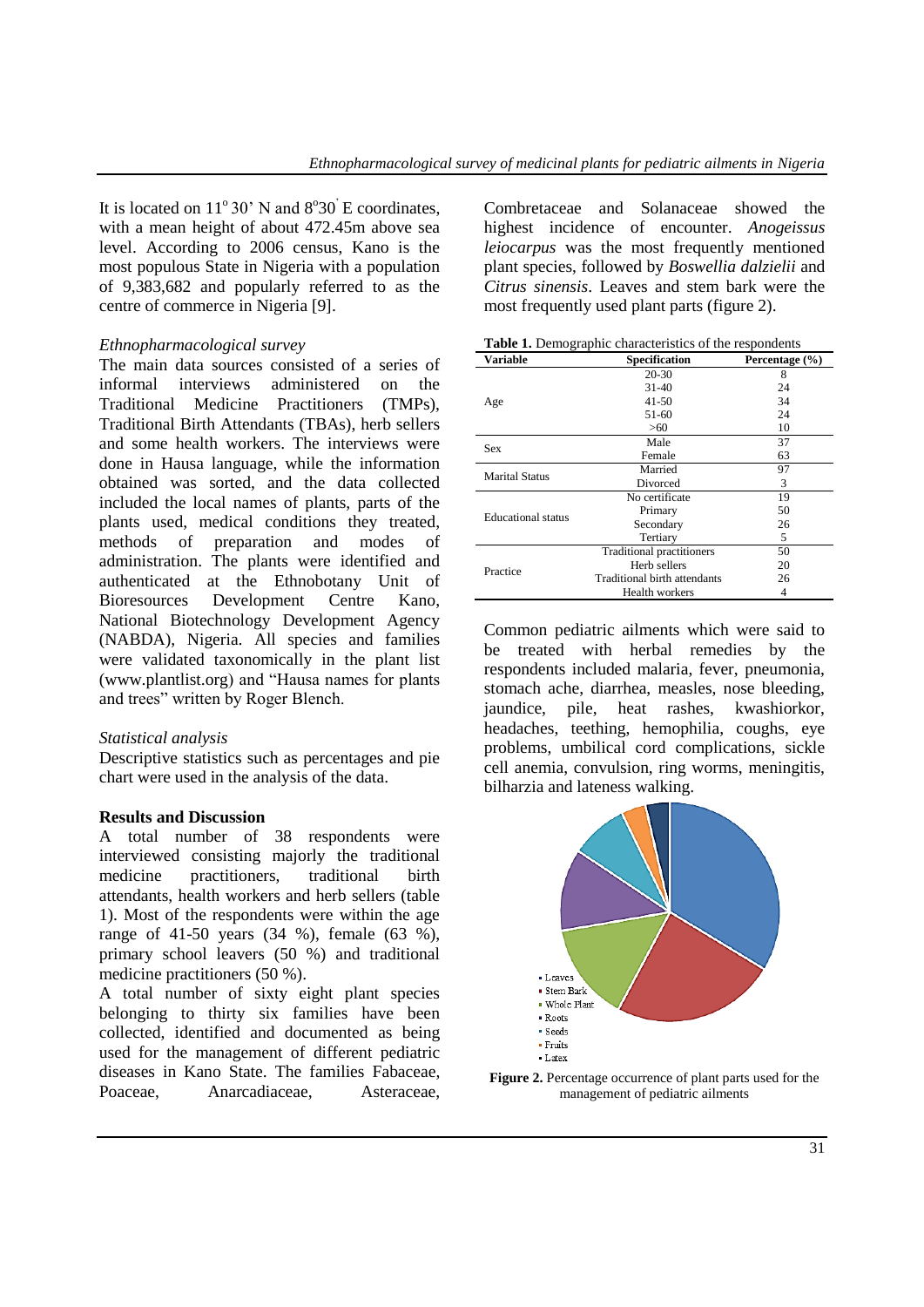*Abubakar U.S. et al.*

| No. | Family         | <b>Plant name</b>                          | Local<br>name     | Common<br>name              | Disease (s)                                                           | Part $(s)$<br>used                  | Voucher number |
|-----|----------------|--------------------------------------------|-------------------|-----------------------------|-----------------------------------------------------------------------|-------------------------------------|----------------|
| 1   | Acanthaceae    | Dyschoriste<br>perrottettii (O.<br>Ktze)   | Fidda<br>Hakukuwa | Tall yellow                 | Eye infection                                                         | Seeds                               | BDCKN/EB/1738  |
|     |                | Anarcadium<br>occidantale (L.)             | Kashu             | Cashew                      | Malaria, heat<br>rashes and fever                                     | Leaves<br>and<br>stem<br>bark       | BDCKN/EB/1772  |
| 2   | Anarcadiaceae  | Mangifera indica<br>(L.)                   | Mangwaro          | Mango                       | Fever, malaria<br>and jaundice                                        | Leaves                              | BDCKN/EB/1763  |
|     |                | Sclerocarya<br>birrea (A. Rich.)<br>Hochst | Danya             | Marula                      | Diarrhea                                                              | Stem<br>bark                        | BDCKN/EB/1743  |
| 3   | Annonaceae     | Annona<br>senegalensis<br>(Pers.)          | Gwandar<br>Daji   | African<br>custard<br>apple | Kwashiorkor<br>malaria and<br>sickle cell<br>anemia                   | Leaves,<br>stem<br>bark and<br>root | BDCKN/EB/1727  |
| 4   | Amaryllidaceae | Allium sativum<br>(L.)                     | Tafarnuwa         | Garlic                      | Cough                                                                 | Bulb                                | BDCKN/EB/1777  |
| 5   | Apocynaceae    | Calotropis<br>procera (Aiton)              | Tumfafiya         | Sodom<br>apple              | Pile and<br>umbilical cord<br>complications                           | Latex<br>and<br>roots               | BDCKN/EB/1758  |
| 6   | Araceae        | Pistia stratiotes<br>(L.)                  | Kainuwa           | Water<br>lettuce            | Convulsion                                                            | Whole<br>plant                      | BDCKN/EB/1780  |
| 7   | Asclepiadaceae | Leptadenia<br>histata (Pers.)<br>Decne     | Yadiya            | Hagal hadjar                | Ear infection<br>and sickle cell<br>anemia                            | Leaves                              | BDCKN/EB/1755  |
|     |                | Artemisia<br>absinthium (L.)               | Tazargade         | Wormwood                    | Diarrhea,<br>stomach ache<br>and witches'<br>attack                   | Seeds<br>and<br>fruits              | BDCKN/EB/1747  |
| 8   | Asteraceae     | Centuarea<br>praecox (Oliv. &<br>Hiern)    | Dayi              | Thistle plant               | Measles                                                               | Leaves<br>and<br>stem<br>bark       | BDCKN/EB/1745  |
|     |                | Vernonia<br>amygdalina<br>(Delile)         | Shuwaka           | <b>Bitter</b> leaf          | Sickle cell,<br>anemia                                                | Leaves                              | BDCKN/EB/1750  |
|     |                | Vernonia<br>khotschyana<br>(Schreb.)       | Dumashi           | Dumashi                     | Sickle cell                                                           | Whole<br>plant                      | BDCKN/EB/1764  |
| 9   | Balanitiaceae  | <b>Balanites</b><br>aegyptiaca (L.)        | Aduwa             | Desert date                 | Jaundice and<br>malaria                                               | Stem<br>bark and<br>seeds           | BDCKN/EB/1728  |
| 10  | Boraginaceae   | Cordia africana<br>(Lam.)                  | Alilliba          | Abyssinica                  | Lateness<br>walking                                                   | Stem<br>bark                        | BDCKN/EB/1744  |
| 11  | Burseraceae    | Boswellia dalzielii<br>(Hutch.)            | Ararrabi          | African<br>myrrh            | Diarrhea, pile,<br>heat rashes and<br>umbilical cord<br>complications | Stem<br>bark                        | BDCKN/EB/1741  |
|     |                | Balsamodendron<br>africanum (Var.)         | Dashi             | Myrrh                       | Bed wetting                                                           | Stem<br>bark                        | BDCKN/EB/1752  |

**Table 2.** Plants used for the management of pediatric ailments in Kano State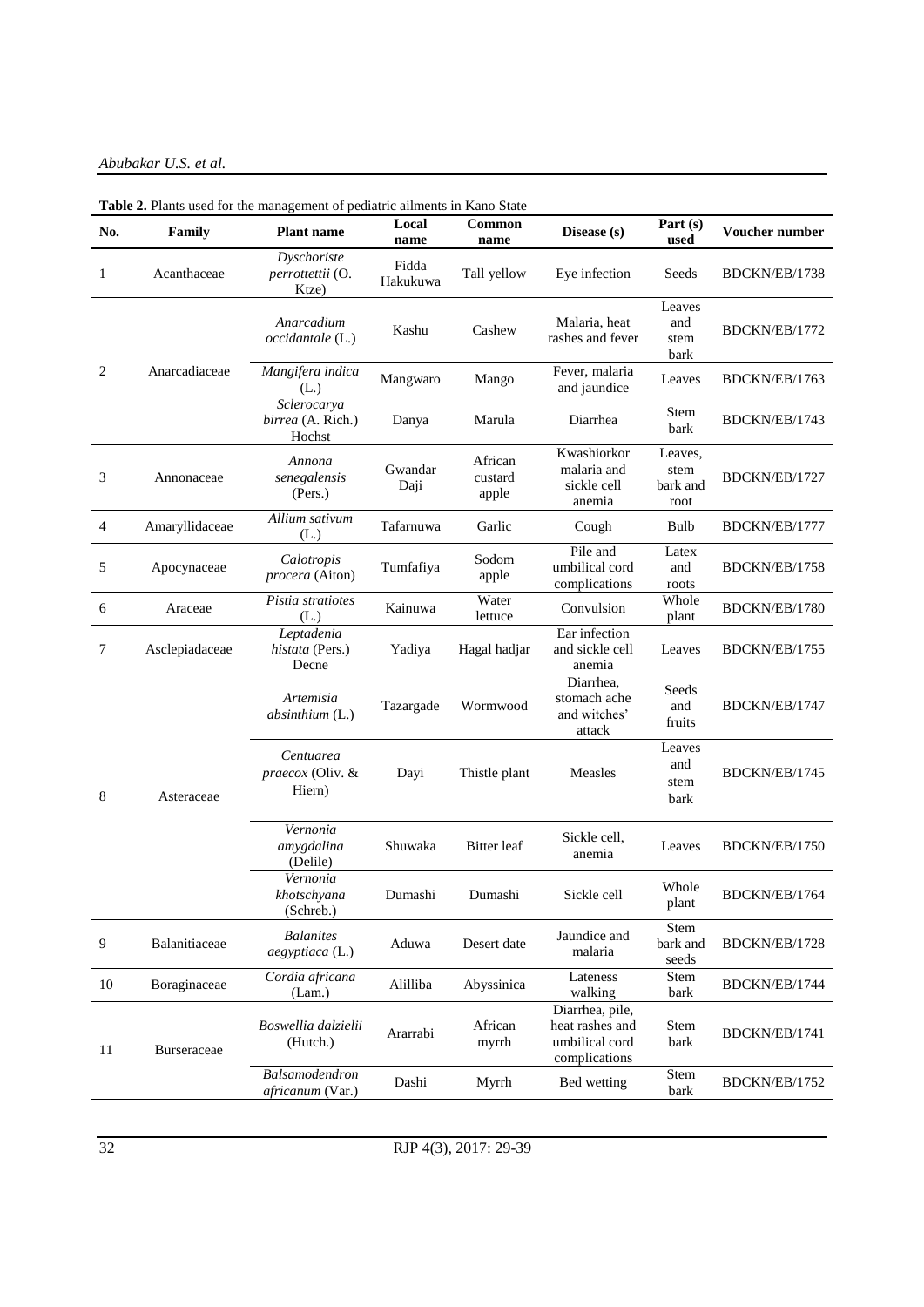|     | Table 2. Continued. |                                                 |                   |                        |                                                  |                                        |                |
|-----|---------------------|-------------------------------------------------|-------------------|------------------------|--------------------------------------------------|----------------------------------------|----------------|
| No. | <b>Family</b>       | <b>Plant name</b>                               | Local<br>name     | Common<br>name         | Disease (s)                                      | Part (s)<br>used                       | Voucher number |
| 12  | Caricaceae          | Carica papaya<br>(L.)                           | Gwanda            | Pawpaw                 | Fever, malaria<br>and jaundice                   | Leaves                                 | BDCKN/EB/1761  |
| 13  | Cleomaceae          | Gynandropsis<br>gynandra (L.)                   | Gasaya            | African<br>cabbage     | Pneumonia                                        | Whole<br>plant                         | BDCKN/EB/1748  |
| 14  | Cochlospermaceae    | Cochlospermum<br>planchonii (Hook.<br>f.)       | Rawaya            | Gbehutu                | Jaundice                                         | Root                                   | BDCKN/EB/1730  |
|     |                     | Anogeissus<br>leiocarpus (DC.)<br>Guill & Perr. | Marke             | Chewing<br>Stick tree  | Cough,<br>jaundice, fever<br>and pile            | Leaves<br>and<br>stem<br>bark          | BDCKN/EB/1737  |
| 15  | Combretaceae        | Combretum<br>micranthum (G.<br>Don)             | Geza              | Kinkeliba              | Stomach ache,<br>meningitis and<br>eye infection | Leaves<br>and<br>roots                 | BDCKN/EB/1757  |
|     |                     | Guiera<br>senegalensis<br>(J.F.Gmel)            | Sabara            | Sabara                 | Stomach ache.<br>impetigo and<br>Bilharzia       | Leaves<br>and<br>roots                 | BDCKN/EB/1770  |
| 16  | Cucurbitaceae       | Cucumis<br>pustulatus (Hook.<br>$f$ .           | Golon zaki        | Wild<br>cucumber       | Headache                                         | Roots                                  | BDCKN/EB/1791  |
|     |                     | Momordica<br>balsamina (L.)                     | Garafuni          | Balsam<br>apple        | Convulsion and<br>headache                       | Whole<br>plant                         | BDCKN/EB/1794  |
| 17  | Cyperaceae          | Cyperus<br>articulates (L.)                     | Kajiji            | Jointed flat<br>sedge  | Fever                                            | Stem<br>bark                           | BDCKN/EB/1771  |
|     |                     | Chrozophora<br>senegalensis<br>(Lam.)           | Bauren<br>kiyashi | Fig of red<br>ants     | Diarrhea and<br>rashes                           | Whole<br>plant                         | BDCKN/EB/1729  |
| 18  | Euphorbiaceae       | Jatropha curcas<br>(L.)                         | Bini da<br>zugu   | <b>Barbados</b><br>nut | Malaria and<br>ringworm                          | Leaves<br>and<br>latex<br>from<br>stem | BDCKN/EB/1735  |
|     |                     | Cassia<br>singueana<br>(Delile)                 | Runfu             | Scrambled<br>egg       | Malaria,<br>kwashiorkor<br>and stomach<br>ache   | Roots                                  | BDCKN/EB/1736  |
|     |                     | Chamaecrista<br>$absus$ (L.)                    | Fidili            | Sensitive<br>pea       | Eye problem                                      | Leaves                                 | BDCKN/EB/1766  |
|     |                     | Detarium<br>microcarpum<br>(Guill & Perr.)      | Taura             | Sweet detar            | Heat rashes                                      | Stem<br>bark                           | BDCKN/EB/1788  |
| 19  | Fabaceae            | Dichrostachys<br>cinerea (Wight et<br>Arn.)     | Dundu             | Sickle bush            | Ear infection,<br>malaria and<br>Kwashiorkor     | Leaves<br>and<br>seeds                 | BDCKN/EB/1754  |
|     |                     | Faidherbia albida<br>(Delile) A. chev           | Gawo              | Winter thorn           | Teething                                         | Stem<br>bark                           | BDCKN/EB/1762  |
|     |                     | Indigofera<br>tinctoria (L.)                    | Babaa             | Indigo tree            | Jaundice                                         | Roots                                  | BDCKN/EB/1774  |
|     |                     | Parkia<br>biglobosa (Jacq.)<br>R. Br. Ex G. Don | Dorawa            | African<br>locust bean | Burns, malaria<br>and measles                    | Seeds<br>pod and<br>stem<br>bark       | BDCKN/EB/1768  |

| Ethnopharmacological survey of medicinal plants for pediatric ailments in Nigeria |  |  |  |
|-----------------------------------------------------------------------------------|--|--|--|
|                                                                                   |  |  |  |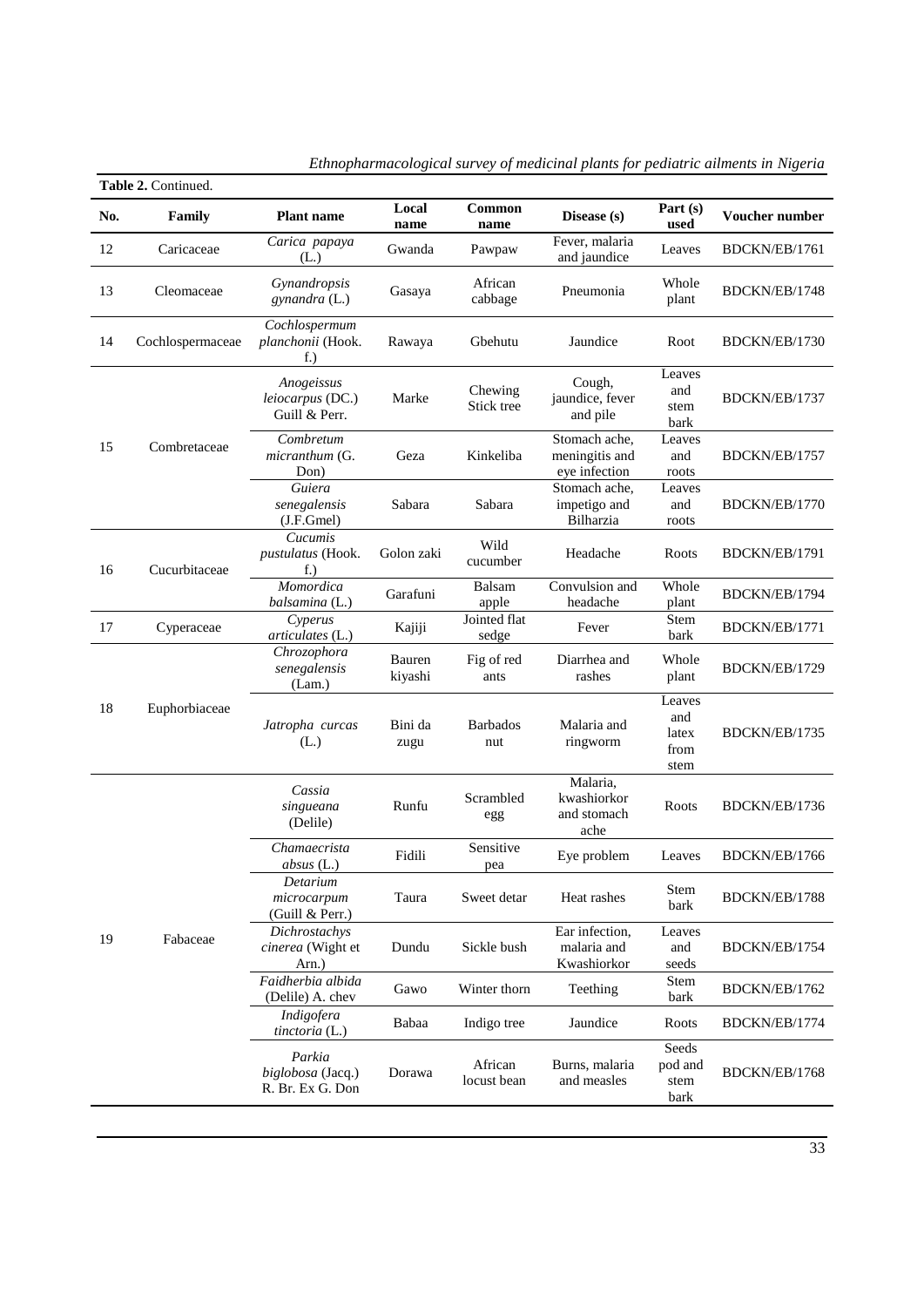*Abubakar U.S. et al.*

| No.    | Table 2. Continued.<br>Family | <b>Plant name</b>                                   | Local<br>name     | Common<br>name       | Disease (s)                              | Part $(s)$<br>used             | Voucher number |
|--------|-------------------------------|-----------------------------------------------------|-------------------|----------------------|------------------------------------------|--------------------------------|----------------|
|        |                               | Parkinsonia<br>aculeate (L.)                        | Sarkin<br>itatuwa | Jerusalem<br>thorn   | Measles                                  | Stem<br>bark                   | BDCKN/EB/1732  |
|        |                               | Piliostigma<br>reticulatum (DC.)<br>Hochst          | Kalgo             | Abafe                | Malaria and<br>sickle cell<br>anemia     | Leaves<br>and<br>stem<br>bark  | BDCKN/EB/1739  |
|        |                               | Prosopis Africana<br>(Guill & Perr.)                | Kirya             | African<br>mesquite  | Burn and pile                            | Stem<br>bark                   | BDCKN/EB/1746  |
|        |                               | Senna<br>occidentalis (L.)                          | Rai dore          | Coffee<br>senna      | Bilharzia                                | Roots                          | BDCKN/EB/1789  |
|        |                               | Tamarindus<br>indica $(L.)$                         | Tsamiya           | Tamarind             | Bedwetting                               | Fruits                         | BDCKN/EB/1785  |
| 20     | Lamiaceae                     | Vitex doniana (L.)                                  | Dinya             | Black plum           | Ringworm                                 | Leaves                         | BDCKN/EB/1786  |
| 21     |                               | Adansonia<br>digitata (L.)                          | Kuka              | Baobab               | Heat rashes                              | Stem<br>bark                   | BDCKN/EB/1733  |
|        | Malvaceae                     | Waltheria indica<br>(L.)                            | Hankufa           | Butt coat            | Teething                                 | Whole<br>plant                 | BDCKN/EB/1783  |
|        |                               | Azadirachta<br>indica (A. Juss.)                    | Darbejiya         | Neem                 | Malaria,<br>stomach ache<br>and headache | Leaves                         | BDCKN/EB/1776  |
| 22     | Meliaceae                     | Khaya<br>senegalensis<br>(Desr.) A. Juss            | Madaci            | Mahogany             | Fever, malaria<br>and stomach<br>ache    | Leaves<br>and<br>stem<br>bark  | BDCKN/EB/1765  |
| 23     | Mimosaceae                    | Acacia nilotica<br>(Lam.) Willd                     | Gabaruwa          | Gum arabic<br>tree   | Malaria                                  | Leaves<br>and seed             | BDCKN/EB/1751  |
| 24     | Moraceae                      | Ficus platyphylla<br>(Del.)                         | Gamji             | Gutta percha         | Malaria                                  | Leaves<br>and<br>stem<br>bark  | BDCKN/EB/1742  |
|        |                               | Ficus thoningii<br>(Blume)                          | Chediya           | Fig                  | Malaria,<br>ringworm and<br>jaundice     | Latex                          | BDCKN/EB/1773  |
| 25     | Moringaceae                   | Moringa oleifera<br>(Lam.)                          | Zogale            | Moringa              | Bilharzia and<br>malaria                 | Roots                          | BDCKN/EB/1781  |
| 26     | Musaceae                      | Musa sapientum<br>(Lam.)                            | Ayaba             | Banana               | Jaundice                                 | Leaves                         | BDCKN/EB/1759  |
| 27     | Myrtaceae                     | Eucalyptus<br>globulus (Labill)                     | Turare            | Tasmania<br>blue gum | Malaria and<br>jaundice                  | Leaves                         | BDCKN/EB/1734  |
|        |                               | Psidium gaujava<br>(L.)                             | Goba              | Guava                | Headache and<br>malaria                  | Leaves                         | BDCKN/EB/1793  |
| $28\,$ | Olacaceae                     | $\overline{X}$ imenia<br>americana (L.)             | Tsada             | Yellow<br>plum       | Kwashiorkor                              | Roots                          | BDCKN/EB/1756  |
| 29     |                               | Echinochloa<br>stagnina (Retz.)<br>P. Beauv.        | Buruku            | Burgu millet         | Bilharzia and<br>malaria                 | Roots<br>and<br>whole<br>plant | BDCKN/EB/1731  |
|        | Poaceae                       | Eragrostis<br>cilianensis (All.)<br>Vign ex Janchen | Bunsurun<br>fage  | Candy grass          | Headache                                 | Whole<br>plant                 | BDCKN/EB/1749  |
|        |                               | Tripogon minimus<br>(Roem. & Schult.)               | Bubukuwa          | Bubukuwa             | Lateness<br>walking                      | Whole<br>plant                 | BDCKN/EB/1769  |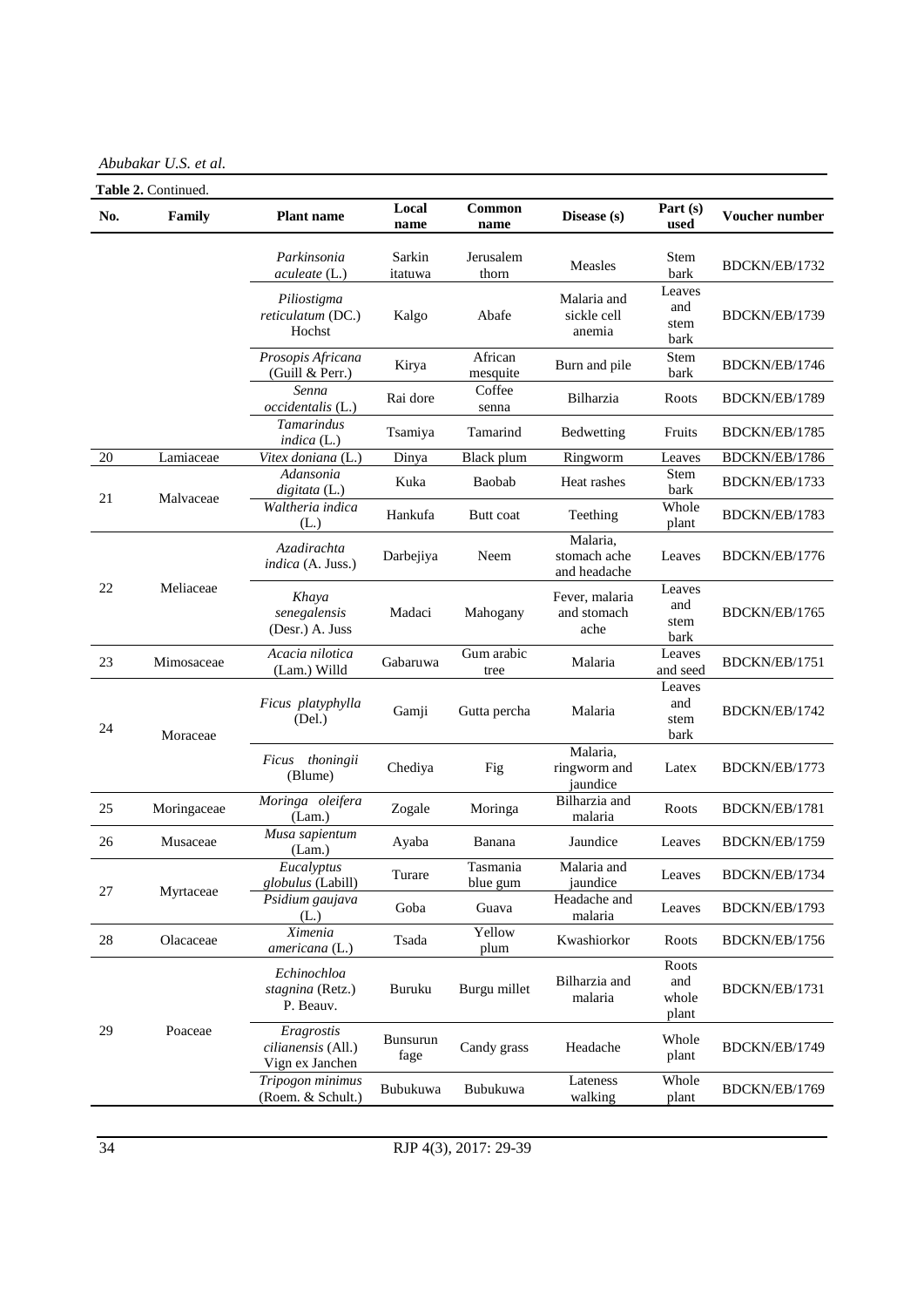|     | Table 2. Continued. |                                          |                |                                  |                                                       |                         |                |
|-----|---------------------|------------------------------------------|----------------|----------------------------------|-------------------------------------------------------|-------------------------|----------------|
| No. | Family              | <b>Plant name</b>                        | Local<br>name  | Common<br>name                   | Disease (s)                                           | Part $(s)$<br>used      | Voucher number |
|     |                     | Triticum aestivum<br>(L.)                | Alkama         | Wheat                            | Headache                                              | Seeds                   | BDCKN/EB/1784  |
|     |                     | Urelytrum<br><i>giganteum</i> (Pilg)     | Jema           | Jema                             | Headache                                              | Whole<br>plant          | BDCKN/EB/1740  |
| 30  | Rubiaceae           | <i>Mitracarpus</i><br>hirtus (L.) DC.    | Gogamasu       | Smear spear                      | Skin diseases                                         | Whole<br>plant          | BDCKN/EB/1782  |
|     |                     | Citrus medica (L.)                       | Lemon<br>tsami | Citron                           | Fever and<br>iaundice                                 | Leaves                  | BDCKN/EB/1753  |
| 31  | Rutaceae            | Citrus sinensis<br>(L.)                  | Lemo           | Sweet<br>orange                  | Malaria and<br>Catarrh                                | Leaves<br>and<br>fruits | BDCKN/EB/1778  |
| 32  | Sapotaceae          | Vitellaria<br>paradoxa (C.F.<br>Gaertn.) | Kadanya        | Shea tree                        | Chicken pox                                           | Stem<br>bark            | BDCKN/EB/1779  |
| 33  | Solanaceae          | Solanum<br>americanum<br>(Mill)          | Gautan<br>kaji | American<br>Black night<br>shade | Convulsion                                            | Whole<br>plant          | BDCKN/EB/1775  |
| 34  | Sterculiaceae       | Sterculia setigera<br>(Del.)             | Kukuki         | Karaya gum<br>tree               | Cough                                                 | Leaves                  | BDCKN/EB/1787  |
| 35  | Verbenaceae         | Clerodendrum<br><i>capitatum</i> (Willd) | Taba taba      | Gung                             | Pneumonia.<br>sickle cell<br>anemia, ear<br>infection | Leaves                  | BDCKN/EB/1767  |

*Ethnopharmacological survey of medicinal plants for pediatric ailments in Nigeria*

Recipes were made from combination of different parts of two or more plant species, while some were made from single plant parts (table 3). Decoction, infusion, pounding, soaking, squeezing and boiling were the main methods of preparation in the management of pediatric ailments.

It is generally agreed that ethnomedicinal survey is one of the primary steps in the identification, selection and development of drugs from medicinal plants [10,11]. Thus, the main focus of this study was to document medicinal plants used to manage common childhood or pediatric ailments in Kano State, Nigeria. Previous ethnobotanical studies conducted in Kano State included the ethnobotanical survey of medicinal plants in metropolitan Kano, ethnobotanical survey of medicinal plants used for the treatment of malaria and ethnobotanical survey of medicinal plants used in the management of diabetes mellitus in Kano metropolis [12-14].

Majority of the respondents were females (63 %), married (97 %) and traditional medicine

practitioners (50 %). Women have been identified as the main custodians of traditional knowledge of plants used to manage diseases among children [15-18].

The Fabaceae, Poaceae, Anarcadiaceae, Asteraceae, Combretaceae and Solanaceae families provided the highest proportion of plant species collected in this study. Previous studies also indicated that the families Fabaceae, Poaceae and Combretaceae have many species used in the management of different ailments including pediatric ailments [18-20].

The ethnomedicinal uses of some of the plant species identified in this study were also reported in previous ethnobotanical studies conducted in Kano State. These species include *A. sativum, B. dalzielii, C. papaya, C. singueana, F. thoningii, G. senegalensis, M. hirtus* and *P. biglobosa*  [21,22].

*Anogeissus leiocarpus* was the most frequently mentioned plant species. Previous studies indicated that *A. leiocarpus* was used in African traditional medicine for the management of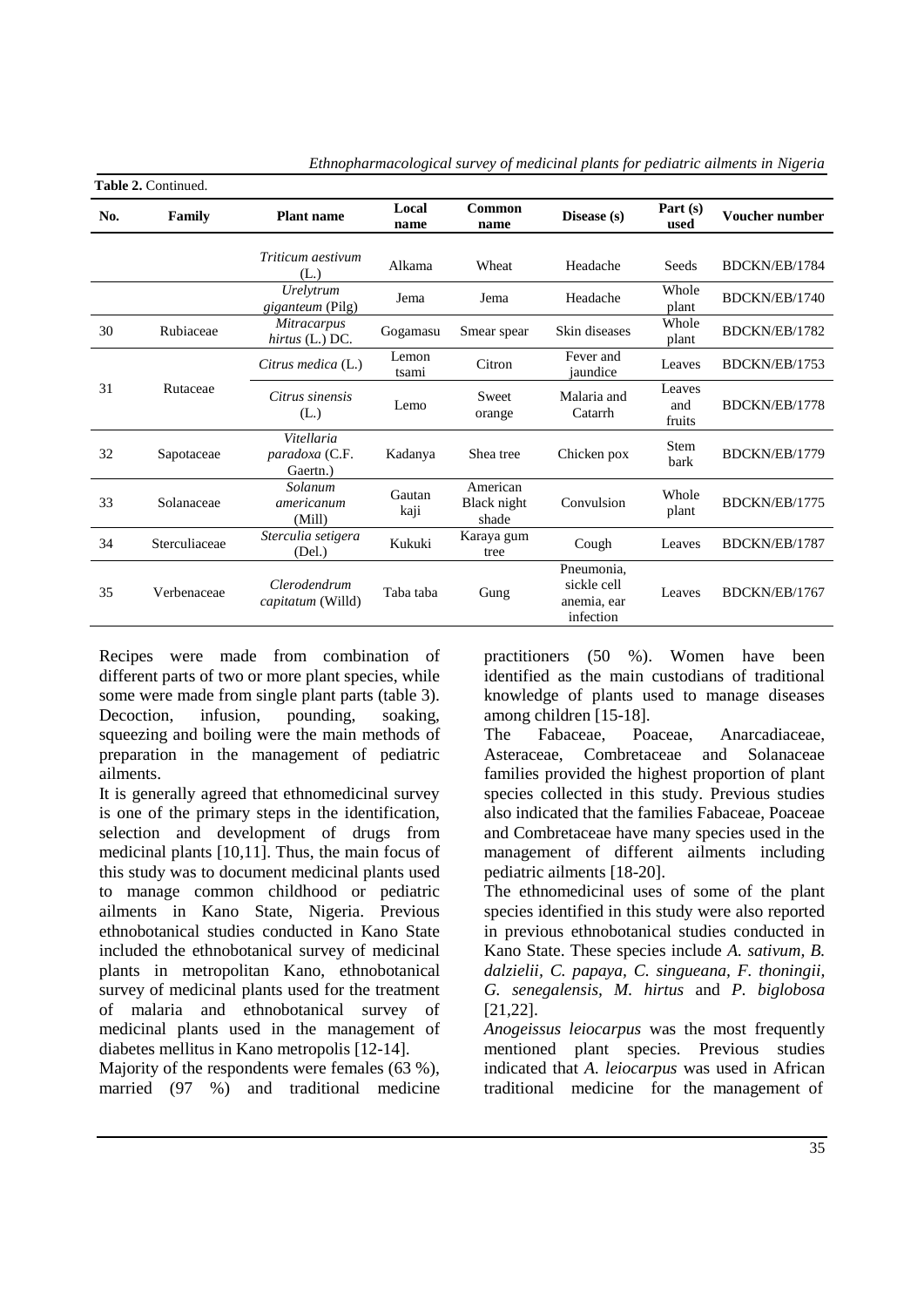*Abubakar U.S. et al.*

| Echinchloa stagnina (root) + Combretum micrantum (root) +<br>Decoction<br>Oral<br>Moringa oleifera (root) + red potash<br>Bilharzia<br>1<br>Gueira senegalensis (root)<br>Decoction<br>Oral<br>Convulsion<br>2<br>Pistia stratiotes (whole plant)<br>Soaking<br>Oral<br>Anogeissus leiocarpus (leaves) + garlic + potash<br>Decoction<br>Oral<br>3<br>Cough<br>Steculia setiga (leaves)<br>Decoction<br>Oral<br>Boswellia dalzielii (stem bark)<br>Infusion<br>Oral<br>Diarrhea<br>4<br>Artemisia absinthium (seeds)<br>Soaking<br>Oral and bath<br>Nicotiana tobacum (leaves) + palm oil<br>Mixing<br>Dropping<br>5<br>Ear problem<br>Clerodendrum capitatum (leaves)<br>Squeezing<br>Dropping<br>Dyschoriste perrotti (seeds)<br>Crushing<br>Dropping<br>Eye infection<br>6<br>Decoction<br>Dropping<br>Chamaecristus absus (leaves)<br>Mangifera indica (leaves) + Psidium gaujava (leaves) +<br>Carica papaya (leaves) + Musa sapientum (leaves) +<br>Decoction<br>Oral<br>Fever<br>7<br>Eucalyptus globulus (leaves)<br>Cyperus articulates (stem bark)<br>Oral<br>Decoction<br>Pounding<br>Topical<br>Cucumus pustulatus (root)<br>8<br>Headache<br>Decoction<br>Oral<br>Urelytrum giganteum (whole plant)<br>Anarcadium occidantale (stem bark) + Scoparia dulcis (whole<br>9<br>Heat rashes<br>Decoction<br>Oral and bath<br>plant)<br><b>Balanites</b><br>aegyptiaca (stem bark)<br>Decoction<br>Oral<br>10<br>Jaundice<br>Parkinsonia aculeate (stem bark)<br>Infusion<br>Oral<br>Decoction<br>Annona senegalensis (root)<br>Oral<br>Kwashiorkor<br>Cassia singueana (root) + Allium cepa + Vigna unguiculata<br>11<br><b>Boiling</b><br>Oral and bath<br>(offal)<br>Tripogon minimus (whole plant)<br>Pounding<br>Bath<br>12<br>Lateness walking<br>Cordia Africana (stem bark)<br>Boiling<br>Steam bath<br>13<br>Khaya senegalensis (leaves)<br>Decoction<br>Oral<br>Malaria<br>Mangifera indica (Leaves)<br>Decoction<br>Oral<br>Infusion<br>Oral and bath<br>Centuarea praecox (whole plant)<br>14<br>Measles<br>biglobosa (stem bark) + Mangifera indica (stem<br>Parkia<br>Infusion<br>Oral<br>bark) + Citrus medica (stem bark)<br>Meningitis<br>Combretum micrantum (root) + Tamarindus indica (root)<br>Infusion<br>15<br>Oral<br>Boswellia dalzielli (stem bark) + Gueira senegalensis (roots) +<br>Decoction<br>Bath<br>Pile<br>16<br><i>Parkia biglabosa</i> (seed pod) + Red potash<br>Anogeissus leiocarpus (stem bark)<br>Decoction<br>Oral<br>Pounding<br>Gyandropis gynandra (whole plant)<br>Topical<br>Clerodendrum capitatum (leaves) + Momodica balsalmina<br>17<br>Pneumonia<br>Decoction<br>Oral<br>(whole plant)<br>Vitex doniana (leaves) + Vitellaria paradoxa (Oil)<br>Pounding<br>Topical<br>18<br>Ringworm<br>Topical<br>Ficus thoningii (latex)<br>Cutting<br>19<br>Sickle cell disease<br>Infusion<br>Oral<br>Clerodendrum capitatum (leaves)<br>Vernonia khoschyna (whole plant) + Clerodendrum capitatum<br>$(leaves) + Gyandropis gynandra (whole plant) + Allium$<br>Infusion<br>Oral<br>sativum<br>Gueira senegalensis (leaves) + Red potash<br>Infusion<br>20<br>Oral<br>Stomach ache<br>Momordica balsamina (whole plant)<br>Soaking<br>Oral and bath<br>Faidherbia albida (stem bark)<br>Decoction<br>Oral<br>21<br>Teething<br>Waltheria indica (whole plant)<br>Pounding<br>Topical<br>Boswellia dalzielli (stem bark)<br>Pounding<br>Umbilical cord<br>Topical<br>22<br>Calotropis procera (latex)<br>Cutting<br>Topical<br>complications | No. | <b>Ailment</b> | <b>ratic 3.</b> Allingius, recipes, include or preparation and mode or administration<br>Recipe | Method of<br><b>Preparation</b> | Mode of<br>Administration |
|-----------------------------------------------------------------------------------------------------------------------------------------------------------------------------------------------------------------------------------------------------------------------------------------------------------------------------------------------------------------------------------------------------------------------------------------------------------------------------------------------------------------------------------------------------------------------------------------------------------------------------------------------------------------------------------------------------------------------------------------------------------------------------------------------------------------------------------------------------------------------------------------------------------------------------------------------------------------------------------------------------------------------------------------------------------------------------------------------------------------------------------------------------------------------------------------------------------------------------------------------------------------------------------------------------------------------------------------------------------------------------------------------------------------------------------------------------------------------------------------------------------------------------------------------------------------------------------------------------------------------------------------------------------------------------------------------------------------------------------------------------------------------------------------------------------------------------------------------------------------------------------------------------------------------------------------------------------------------------------------------------------------------------------------------------------------------------------------------------------------------------------------------------------------------------------------------------------------------------------------------------------------------------------------------------------------------------------------------------------------------------------------------------------------------------------------------------------------------------------------------------------------------------------------------------------------------------------------------------------------------------------------------------------------------------------------------------------------------------------------------------------------------------------------------------------------------------------------------------------------------------------------------------------------------------------------------------------------------------------------------------------------------------------------------------------------------------------------------------------------------------------------------------------------------------------------------------------------------------------------------------------------------------------------------------------------------------------------------------------------------------------------------------------------------------------------------------------------------------------------------|-----|----------------|-------------------------------------------------------------------------------------------------|---------------------------------|---------------------------|
|                                                                                                                                                                                                                                                                                                                                                                                                                                                                                                                                                                                                                                                                                                                                                                                                                                                                                                                                                                                                                                                                                                                                                                                                                                                                                                                                                                                                                                                                                                                                                                                                                                                                                                                                                                                                                                                                                                                                                                                                                                                                                                                                                                                                                                                                                                                                                                                                                                                                                                                                                                                                                                                                                                                                                                                                                                                                                                                                                                                                                                                                                                                                                                                                                                                                                                                                                                                                                                                                                               |     |                |                                                                                                 |                                 |                           |
|                                                                                                                                                                                                                                                                                                                                                                                                                                                                                                                                                                                                                                                                                                                                                                                                                                                                                                                                                                                                                                                                                                                                                                                                                                                                                                                                                                                                                                                                                                                                                                                                                                                                                                                                                                                                                                                                                                                                                                                                                                                                                                                                                                                                                                                                                                                                                                                                                                                                                                                                                                                                                                                                                                                                                                                                                                                                                                                                                                                                                                                                                                                                                                                                                                                                                                                                                                                                                                                                                               |     |                |                                                                                                 |                                 |                           |
|                                                                                                                                                                                                                                                                                                                                                                                                                                                                                                                                                                                                                                                                                                                                                                                                                                                                                                                                                                                                                                                                                                                                                                                                                                                                                                                                                                                                                                                                                                                                                                                                                                                                                                                                                                                                                                                                                                                                                                                                                                                                                                                                                                                                                                                                                                                                                                                                                                                                                                                                                                                                                                                                                                                                                                                                                                                                                                                                                                                                                                                                                                                                                                                                                                                                                                                                                                                                                                                                                               |     |                |                                                                                                 |                                 |                           |
|                                                                                                                                                                                                                                                                                                                                                                                                                                                                                                                                                                                                                                                                                                                                                                                                                                                                                                                                                                                                                                                                                                                                                                                                                                                                                                                                                                                                                                                                                                                                                                                                                                                                                                                                                                                                                                                                                                                                                                                                                                                                                                                                                                                                                                                                                                                                                                                                                                                                                                                                                                                                                                                                                                                                                                                                                                                                                                                                                                                                                                                                                                                                                                                                                                                                                                                                                                                                                                                                                               |     |                |                                                                                                 |                                 |                           |
|                                                                                                                                                                                                                                                                                                                                                                                                                                                                                                                                                                                                                                                                                                                                                                                                                                                                                                                                                                                                                                                                                                                                                                                                                                                                                                                                                                                                                                                                                                                                                                                                                                                                                                                                                                                                                                                                                                                                                                                                                                                                                                                                                                                                                                                                                                                                                                                                                                                                                                                                                                                                                                                                                                                                                                                                                                                                                                                                                                                                                                                                                                                                                                                                                                                                                                                                                                                                                                                                                               |     |                |                                                                                                 |                                 |                           |
|                                                                                                                                                                                                                                                                                                                                                                                                                                                                                                                                                                                                                                                                                                                                                                                                                                                                                                                                                                                                                                                                                                                                                                                                                                                                                                                                                                                                                                                                                                                                                                                                                                                                                                                                                                                                                                                                                                                                                                                                                                                                                                                                                                                                                                                                                                                                                                                                                                                                                                                                                                                                                                                                                                                                                                                                                                                                                                                                                                                                                                                                                                                                                                                                                                                                                                                                                                                                                                                                                               |     |                |                                                                                                 |                                 |                           |
|                                                                                                                                                                                                                                                                                                                                                                                                                                                                                                                                                                                                                                                                                                                                                                                                                                                                                                                                                                                                                                                                                                                                                                                                                                                                                                                                                                                                                                                                                                                                                                                                                                                                                                                                                                                                                                                                                                                                                                                                                                                                                                                                                                                                                                                                                                                                                                                                                                                                                                                                                                                                                                                                                                                                                                                                                                                                                                                                                                                                                                                                                                                                                                                                                                                                                                                                                                                                                                                                                               |     |                |                                                                                                 |                                 |                           |
|                                                                                                                                                                                                                                                                                                                                                                                                                                                                                                                                                                                                                                                                                                                                                                                                                                                                                                                                                                                                                                                                                                                                                                                                                                                                                                                                                                                                                                                                                                                                                                                                                                                                                                                                                                                                                                                                                                                                                                                                                                                                                                                                                                                                                                                                                                                                                                                                                                                                                                                                                                                                                                                                                                                                                                                                                                                                                                                                                                                                                                                                                                                                                                                                                                                                                                                                                                                                                                                                                               |     |                |                                                                                                 |                                 |                           |
|                                                                                                                                                                                                                                                                                                                                                                                                                                                                                                                                                                                                                                                                                                                                                                                                                                                                                                                                                                                                                                                                                                                                                                                                                                                                                                                                                                                                                                                                                                                                                                                                                                                                                                                                                                                                                                                                                                                                                                                                                                                                                                                                                                                                                                                                                                                                                                                                                                                                                                                                                                                                                                                                                                                                                                                                                                                                                                                                                                                                                                                                                                                                                                                                                                                                                                                                                                                                                                                                                               |     |                |                                                                                                 |                                 |                           |
|                                                                                                                                                                                                                                                                                                                                                                                                                                                                                                                                                                                                                                                                                                                                                                                                                                                                                                                                                                                                                                                                                                                                                                                                                                                                                                                                                                                                                                                                                                                                                                                                                                                                                                                                                                                                                                                                                                                                                                                                                                                                                                                                                                                                                                                                                                                                                                                                                                                                                                                                                                                                                                                                                                                                                                                                                                                                                                                                                                                                                                                                                                                                                                                                                                                                                                                                                                                                                                                                                               |     |                |                                                                                                 |                                 |                           |
|                                                                                                                                                                                                                                                                                                                                                                                                                                                                                                                                                                                                                                                                                                                                                                                                                                                                                                                                                                                                                                                                                                                                                                                                                                                                                                                                                                                                                                                                                                                                                                                                                                                                                                                                                                                                                                                                                                                                                                                                                                                                                                                                                                                                                                                                                                                                                                                                                                                                                                                                                                                                                                                                                                                                                                                                                                                                                                                                                                                                                                                                                                                                                                                                                                                                                                                                                                                                                                                                                               |     |                |                                                                                                 |                                 |                           |
|                                                                                                                                                                                                                                                                                                                                                                                                                                                                                                                                                                                                                                                                                                                                                                                                                                                                                                                                                                                                                                                                                                                                                                                                                                                                                                                                                                                                                                                                                                                                                                                                                                                                                                                                                                                                                                                                                                                                                                                                                                                                                                                                                                                                                                                                                                                                                                                                                                                                                                                                                                                                                                                                                                                                                                                                                                                                                                                                                                                                                                                                                                                                                                                                                                                                                                                                                                                                                                                                                               |     |                |                                                                                                 |                                 |                           |
|                                                                                                                                                                                                                                                                                                                                                                                                                                                                                                                                                                                                                                                                                                                                                                                                                                                                                                                                                                                                                                                                                                                                                                                                                                                                                                                                                                                                                                                                                                                                                                                                                                                                                                                                                                                                                                                                                                                                                                                                                                                                                                                                                                                                                                                                                                                                                                                                                                                                                                                                                                                                                                                                                                                                                                                                                                                                                                                                                                                                                                                                                                                                                                                                                                                                                                                                                                                                                                                                                               |     |                |                                                                                                 |                                 |                           |
|                                                                                                                                                                                                                                                                                                                                                                                                                                                                                                                                                                                                                                                                                                                                                                                                                                                                                                                                                                                                                                                                                                                                                                                                                                                                                                                                                                                                                                                                                                                                                                                                                                                                                                                                                                                                                                                                                                                                                                                                                                                                                                                                                                                                                                                                                                                                                                                                                                                                                                                                                                                                                                                                                                                                                                                                                                                                                                                                                                                                                                                                                                                                                                                                                                                                                                                                                                                                                                                                                               |     |                |                                                                                                 |                                 |                           |
|                                                                                                                                                                                                                                                                                                                                                                                                                                                                                                                                                                                                                                                                                                                                                                                                                                                                                                                                                                                                                                                                                                                                                                                                                                                                                                                                                                                                                                                                                                                                                                                                                                                                                                                                                                                                                                                                                                                                                                                                                                                                                                                                                                                                                                                                                                                                                                                                                                                                                                                                                                                                                                                                                                                                                                                                                                                                                                                                                                                                                                                                                                                                                                                                                                                                                                                                                                                                                                                                                               |     |                |                                                                                                 |                                 |                           |
|                                                                                                                                                                                                                                                                                                                                                                                                                                                                                                                                                                                                                                                                                                                                                                                                                                                                                                                                                                                                                                                                                                                                                                                                                                                                                                                                                                                                                                                                                                                                                                                                                                                                                                                                                                                                                                                                                                                                                                                                                                                                                                                                                                                                                                                                                                                                                                                                                                                                                                                                                                                                                                                                                                                                                                                                                                                                                                                                                                                                                                                                                                                                                                                                                                                                                                                                                                                                                                                                                               |     |                |                                                                                                 |                                 |                           |
|                                                                                                                                                                                                                                                                                                                                                                                                                                                                                                                                                                                                                                                                                                                                                                                                                                                                                                                                                                                                                                                                                                                                                                                                                                                                                                                                                                                                                                                                                                                                                                                                                                                                                                                                                                                                                                                                                                                                                                                                                                                                                                                                                                                                                                                                                                                                                                                                                                                                                                                                                                                                                                                                                                                                                                                                                                                                                                                                                                                                                                                                                                                                                                                                                                                                                                                                                                                                                                                                                               |     |                |                                                                                                 |                                 |                           |
|                                                                                                                                                                                                                                                                                                                                                                                                                                                                                                                                                                                                                                                                                                                                                                                                                                                                                                                                                                                                                                                                                                                                                                                                                                                                                                                                                                                                                                                                                                                                                                                                                                                                                                                                                                                                                                                                                                                                                                                                                                                                                                                                                                                                                                                                                                                                                                                                                                                                                                                                                                                                                                                                                                                                                                                                                                                                                                                                                                                                                                                                                                                                                                                                                                                                                                                                                                                                                                                                                               |     |                |                                                                                                 |                                 |                           |
|                                                                                                                                                                                                                                                                                                                                                                                                                                                                                                                                                                                                                                                                                                                                                                                                                                                                                                                                                                                                                                                                                                                                                                                                                                                                                                                                                                                                                                                                                                                                                                                                                                                                                                                                                                                                                                                                                                                                                                                                                                                                                                                                                                                                                                                                                                                                                                                                                                                                                                                                                                                                                                                                                                                                                                                                                                                                                                                                                                                                                                                                                                                                                                                                                                                                                                                                                                                                                                                                                               |     |                |                                                                                                 |                                 |                           |
|                                                                                                                                                                                                                                                                                                                                                                                                                                                                                                                                                                                                                                                                                                                                                                                                                                                                                                                                                                                                                                                                                                                                                                                                                                                                                                                                                                                                                                                                                                                                                                                                                                                                                                                                                                                                                                                                                                                                                                                                                                                                                                                                                                                                                                                                                                                                                                                                                                                                                                                                                                                                                                                                                                                                                                                                                                                                                                                                                                                                                                                                                                                                                                                                                                                                                                                                                                                                                                                                                               |     |                |                                                                                                 |                                 |                           |
|                                                                                                                                                                                                                                                                                                                                                                                                                                                                                                                                                                                                                                                                                                                                                                                                                                                                                                                                                                                                                                                                                                                                                                                                                                                                                                                                                                                                                                                                                                                                                                                                                                                                                                                                                                                                                                                                                                                                                                                                                                                                                                                                                                                                                                                                                                                                                                                                                                                                                                                                                                                                                                                                                                                                                                                                                                                                                                                                                                                                                                                                                                                                                                                                                                                                                                                                                                                                                                                                                               |     |                |                                                                                                 |                                 |                           |
|                                                                                                                                                                                                                                                                                                                                                                                                                                                                                                                                                                                                                                                                                                                                                                                                                                                                                                                                                                                                                                                                                                                                                                                                                                                                                                                                                                                                                                                                                                                                                                                                                                                                                                                                                                                                                                                                                                                                                                                                                                                                                                                                                                                                                                                                                                                                                                                                                                                                                                                                                                                                                                                                                                                                                                                                                                                                                                                                                                                                                                                                                                                                                                                                                                                                                                                                                                                                                                                                                               |     |                |                                                                                                 |                                 |                           |
|                                                                                                                                                                                                                                                                                                                                                                                                                                                                                                                                                                                                                                                                                                                                                                                                                                                                                                                                                                                                                                                                                                                                                                                                                                                                                                                                                                                                                                                                                                                                                                                                                                                                                                                                                                                                                                                                                                                                                                                                                                                                                                                                                                                                                                                                                                                                                                                                                                                                                                                                                                                                                                                                                                                                                                                                                                                                                                                                                                                                                                                                                                                                                                                                                                                                                                                                                                                                                                                                                               |     |                |                                                                                                 |                                 |                           |
|                                                                                                                                                                                                                                                                                                                                                                                                                                                                                                                                                                                                                                                                                                                                                                                                                                                                                                                                                                                                                                                                                                                                                                                                                                                                                                                                                                                                                                                                                                                                                                                                                                                                                                                                                                                                                                                                                                                                                                                                                                                                                                                                                                                                                                                                                                                                                                                                                                                                                                                                                                                                                                                                                                                                                                                                                                                                                                                                                                                                                                                                                                                                                                                                                                                                                                                                                                                                                                                                                               |     |                |                                                                                                 |                                 |                           |
|                                                                                                                                                                                                                                                                                                                                                                                                                                                                                                                                                                                                                                                                                                                                                                                                                                                                                                                                                                                                                                                                                                                                                                                                                                                                                                                                                                                                                                                                                                                                                                                                                                                                                                                                                                                                                                                                                                                                                                                                                                                                                                                                                                                                                                                                                                                                                                                                                                                                                                                                                                                                                                                                                                                                                                                                                                                                                                                                                                                                                                                                                                                                                                                                                                                                                                                                                                                                                                                                                               |     |                |                                                                                                 |                                 |                           |
|                                                                                                                                                                                                                                                                                                                                                                                                                                                                                                                                                                                                                                                                                                                                                                                                                                                                                                                                                                                                                                                                                                                                                                                                                                                                                                                                                                                                                                                                                                                                                                                                                                                                                                                                                                                                                                                                                                                                                                                                                                                                                                                                                                                                                                                                                                                                                                                                                                                                                                                                                                                                                                                                                                                                                                                                                                                                                                                                                                                                                                                                                                                                                                                                                                                                                                                                                                                                                                                                                               |     |                |                                                                                                 |                                 |                           |
|                                                                                                                                                                                                                                                                                                                                                                                                                                                                                                                                                                                                                                                                                                                                                                                                                                                                                                                                                                                                                                                                                                                                                                                                                                                                                                                                                                                                                                                                                                                                                                                                                                                                                                                                                                                                                                                                                                                                                                                                                                                                                                                                                                                                                                                                                                                                                                                                                                                                                                                                                                                                                                                                                                                                                                                                                                                                                                                                                                                                                                                                                                                                                                                                                                                                                                                                                                                                                                                                                               |     |                |                                                                                                 |                                 |                           |
|                                                                                                                                                                                                                                                                                                                                                                                                                                                                                                                                                                                                                                                                                                                                                                                                                                                                                                                                                                                                                                                                                                                                                                                                                                                                                                                                                                                                                                                                                                                                                                                                                                                                                                                                                                                                                                                                                                                                                                                                                                                                                                                                                                                                                                                                                                                                                                                                                                                                                                                                                                                                                                                                                                                                                                                                                                                                                                                                                                                                                                                                                                                                                                                                                                                                                                                                                                                                                                                                                               |     |                |                                                                                                 |                                 |                           |
|                                                                                                                                                                                                                                                                                                                                                                                                                                                                                                                                                                                                                                                                                                                                                                                                                                                                                                                                                                                                                                                                                                                                                                                                                                                                                                                                                                                                                                                                                                                                                                                                                                                                                                                                                                                                                                                                                                                                                                                                                                                                                                                                                                                                                                                                                                                                                                                                                                                                                                                                                                                                                                                                                                                                                                                                                                                                                                                                                                                                                                                                                                                                                                                                                                                                                                                                                                                                                                                                                               |     |                |                                                                                                 |                                 |                           |
|                                                                                                                                                                                                                                                                                                                                                                                                                                                                                                                                                                                                                                                                                                                                                                                                                                                                                                                                                                                                                                                                                                                                                                                                                                                                                                                                                                                                                                                                                                                                                                                                                                                                                                                                                                                                                                                                                                                                                                                                                                                                                                                                                                                                                                                                                                                                                                                                                                                                                                                                                                                                                                                                                                                                                                                                                                                                                                                                                                                                                                                                                                                                                                                                                                                                                                                                                                                                                                                                                               |     |                |                                                                                                 |                                 |                           |
|                                                                                                                                                                                                                                                                                                                                                                                                                                                                                                                                                                                                                                                                                                                                                                                                                                                                                                                                                                                                                                                                                                                                                                                                                                                                                                                                                                                                                                                                                                                                                                                                                                                                                                                                                                                                                                                                                                                                                                                                                                                                                                                                                                                                                                                                                                                                                                                                                                                                                                                                                                                                                                                                                                                                                                                                                                                                                                                                                                                                                                                                                                                                                                                                                                                                                                                                                                                                                                                                                               |     |                |                                                                                                 |                                 |                           |
|                                                                                                                                                                                                                                                                                                                                                                                                                                                                                                                                                                                                                                                                                                                                                                                                                                                                                                                                                                                                                                                                                                                                                                                                                                                                                                                                                                                                                                                                                                                                                                                                                                                                                                                                                                                                                                                                                                                                                                                                                                                                                                                                                                                                                                                                                                                                                                                                                                                                                                                                                                                                                                                                                                                                                                                                                                                                                                                                                                                                                                                                                                                                                                                                                                                                                                                                                                                                                                                                                               |     |                |                                                                                                 |                                 |                           |
|                                                                                                                                                                                                                                                                                                                                                                                                                                                                                                                                                                                                                                                                                                                                                                                                                                                                                                                                                                                                                                                                                                                                                                                                                                                                                                                                                                                                                                                                                                                                                                                                                                                                                                                                                                                                                                                                                                                                                                                                                                                                                                                                                                                                                                                                                                                                                                                                                                                                                                                                                                                                                                                                                                                                                                                                                                                                                                                                                                                                                                                                                                                                                                                                                                                                                                                                                                                                                                                                                               |     |                |                                                                                                 |                                 |                           |
|                                                                                                                                                                                                                                                                                                                                                                                                                                                                                                                                                                                                                                                                                                                                                                                                                                                                                                                                                                                                                                                                                                                                                                                                                                                                                                                                                                                                                                                                                                                                                                                                                                                                                                                                                                                                                                                                                                                                                                                                                                                                                                                                                                                                                                                                                                                                                                                                                                                                                                                                                                                                                                                                                                                                                                                                                                                                                                                                                                                                                                                                                                                                                                                                                                                                                                                                                                                                                                                                                               |     |                |                                                                                                 |                                 |                           |
|                                                                                                                                                                                                                                                                                                                                                                                                                                                                                                                                                                                                                                                                                                                                                                                                                                                                                                                                                                                                                                                                                                                                                                                                                                                                                                                                                                                                                                                                                                                                                                                                                                                                                                                                                                                                                                                                                                                                                                                                                                                                                                                                                                                                                                                                                                                                                                                                                                                                                                                                                                                                                                                                                                                                                                                                                                                                                                                                                                                                                                                                                                                                                                                                                                                                                                                                                                                                                                                                                               |     |                |                                                                                                 |                                 |                           |
|                                                                                                                                                                                                                                                                                                                                                                                                                                                                                                                                                                                                                                                                                                                                                                                                                                                                                                                                                                                                                                                                                                                                                                                                                                                                                                                                                                                                                                                                                                                                                                                                                                                                                                                                                                                                                                                                                                                                                                                                                                                                                                                                                                                                                                                                                                                                                                                                                                                                                                                                                                                                                                                                                                                                                                                                                                                                                                                                                                                                                                                                                                                                                                                                                                                                                                                                                                                                                                                                                               |     |                |                                                                                                 |                                 |                           |
|                                                                                                                                                                                                                                                                                                                                                                                                                                                                                                                                                                                                                                                                                                                                                                                                                                                                                                                                                                                                                                                                                                                                                                                                                                                                                                                                                                                                                                                                                                                                                                                                                                                                                                                                                                                                                                                                                                                                                                                                                                                                                                                                                                                                                                                                                                                                                                                                                                                                                                                                                                                                                                                                                                                                                                                                                                                                                                                                                                                                                                                                                                                                                                                                                                                                                                                                                                                                                                                                                               |     |                |                                                                                                 |                                 |                           |
|                                                                                                                                                                                                                                                                                                                                                                                                                                                                                                                                                                                                                                                                                                                                                                                                                                                                                                                                                                                                                                                                                                                                                                                                                                                                                                                                                                                                                                                                                                                                                                                                                                                                                                                                                                                                                                                                                                                                                                                                                                                                                                                                                                                                                                                                                                                                                                                                                                                                                                                                                                                                                                                                                                                                                                                                                                                                                                                                                                                                                                                                                                                                                                                                                                                                                                                                                                                                                                                                                               |     |                |                                                                                                 |                                 |                           |
|                                                                                                                                                                                                                                                                                                                                                                                                                                                                                                                                                                                                                                                                                                                                                                                                                                                                                                                                                                                                                                                                                                                                                                                                                                                                                                                                                                                                                                                                                                                                                                                                                                                                                                                                                                                                                                                                                                                                                                                                                                                                                                                                                                                                                                                                                                                                                                                                                                                                                                                                                                                                                                                                                                                                                                                                                                                                                                                                                                                                                                                                                                                                                                                                                                                                                                                                                                                                                                                                                               |     |                |                                                                                                 |                                 |                           |
|                                                                                                                                                                                                                                                                                                                                                                                                                                                                                                                                                                                                                                                                                                                                                                                                                                                                                                                                                                                                                                                                                                                                                                                                                                                                                                                                                                                                                                                                                                                                                                                                                                                                                                                                                                                                                                                                                                                                                                                                                                                                                                                                                                                                                                                                                                                                                                                                                                                                                                                                                                                                                                                                                                                                                                                                                                                                                                                                                                                                                                                                                                                                                                                                                                                                                                                                                                                                                                                                                               |     |                |                                                                                                 |                                 |                           |
|                                                                                                                                                                                                                                                                                                                                                                                                                                                                                                                                                                                                                                                                                                                                                                                                                                                                                                                                                                                                                                                                                                                                                                                                                                                                                                                                                                                                                                                                                                                                                                                                                                                                                                                                                                                                                                                                                                                                                                                                                                                                                                                                                                                                                                                                                                                                                                                                                                                                                                                                                                                                                                                                                                                                                                                                                                                                                                                                                                                                                                                                                                                                                                                                                                                                                                                                                                                                                                                                                               |     |                |                                                                                                 |                                 |                           |

| Table 3. Ailments, recipes, method of preparation and mode of administration |  |  |  |
|------------------------------------------------------------------------------|--|--|--|
|                                                                              |  |  |  |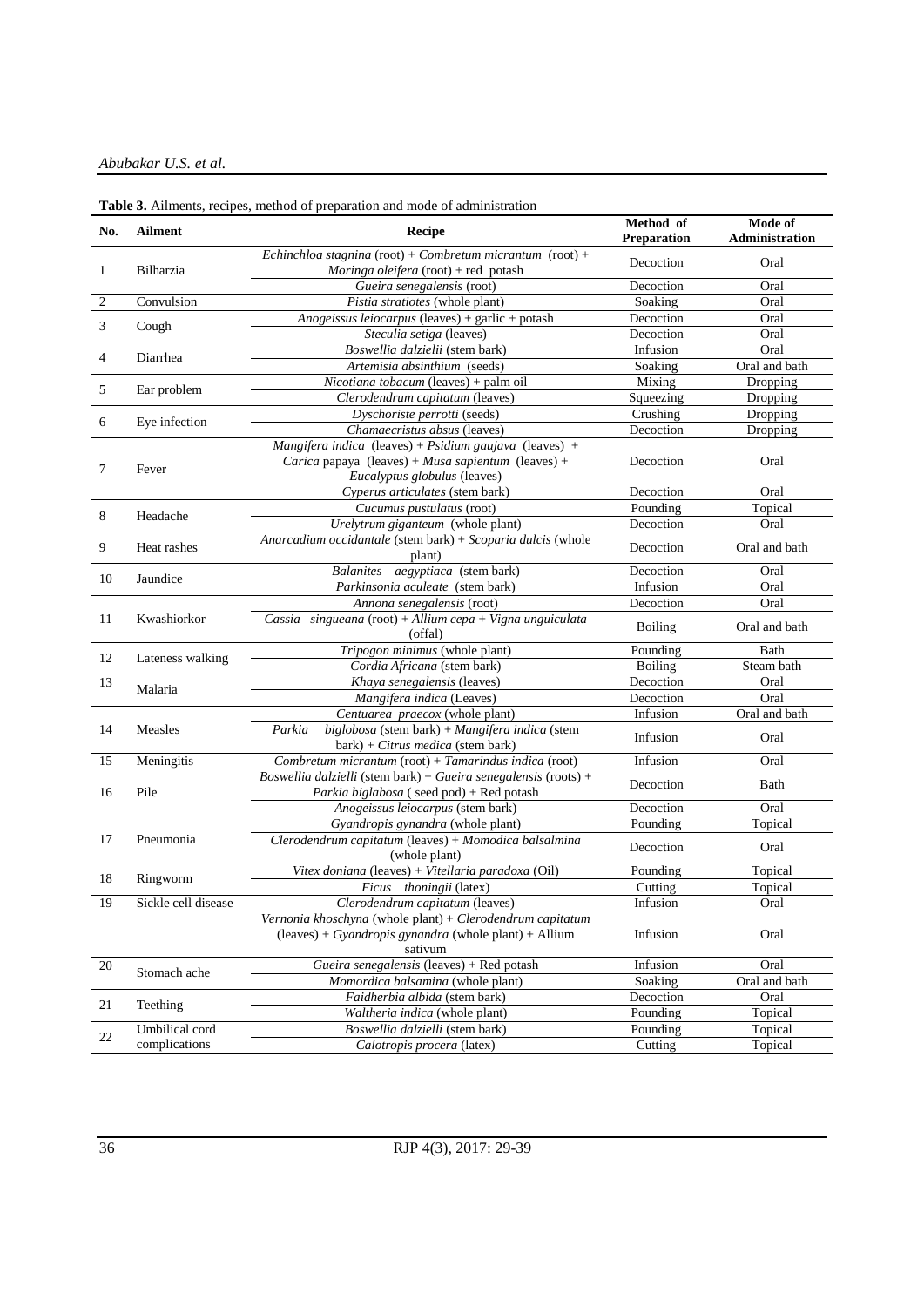various ailments, some of which have also been reported in this study [21]. Many pharmacological activities have been reported for this important plant which includes; antimicrobial, anthelmintic, antiplasmodial, trypanocidal, leishmanicidal, antioxidant and hepatoprotective activities [22-35].Therefore, *A. leiocarpus* could be considered as a promising candidate for further scientific evaluations in the search for new, effective and affordable drugs.

Malaria was the most frequently mentioned disease in this study (table 3). This finding was in agreement with the fact that malaria has been identified as one of the main causes of child mortality in developing countries [4].

Regarding the present study, it was observed that different parts of plants were reported to be used for the herbal preparations, with leaves and stem bark being the most frequently used parts. This finding is in agreement with other researches [36,37]. The use of leaves could be due to the abundance of phytochemical constituents [38]. Leaves are considered as the main synthesis site of phytochemical constituents and are the most commonly used plant parts by traditional medicine practitioners [39].

To the best of our knowledge, this is the first attempt to document the traditional knowledge and practices on the use of medicinal plants in the management of pediatric ailments in Kano State, Nigeria. Further studies should be conducted to evaluate the pharmacological activities of the plant species that have not yet been investigated and also to identify the phytochemical constituents responsible for their activities.

# **Acknowledgements**

The authors are grateful to the respondents who made this study possible.

### **Declaration of interest**

The authors declare that there is no conflict of interest. The authors alone are responsible for the content of the paper.

### **References**

| [1] Hatfield | NT. | <i>Broadribb's</i> | introductory |
|--------------|-----|--------------------|--------------|
|--------------|-----|--------------------|--------------|

paediatric nursing. 7<sup>th</sup> ed. Massachuset: Lippincott Williams and Wilkins, 2007.

- [2] Gardiner P, Dvorkin L, Kemper KJ. Supplement use growing among children and adolescents. *Pediatr Ann*. 2004; 33(4): 227- 232.
- [3] Liu L, Johnson HE, Cousens S. Global, regional and national causes of child mortality: an updated systematic analysis for 2010 with time trends since 2000. *Lancet*. 2012; 379(9832): 2151-2161.
- [4] World Health Organization. *Ten facts on child health.* Geneva: World Health Organization, 2012.
- [5] Partnership for advocacy in child and family health. Fact sheet on the treatment of childhood pneumonia and diarrhea. Available from from https:/[/www.dailytrust.com.](http://www.dailytrust.com/)ng/news/general/ story/159378.html
- [6] Frenk J, Chen L, Bhutta ZA, Cohen J, Crisp N, Evans T. Health professionals for a new century: transforming education to strengthen health systems in an interdependent world. *Lancet*. 2010; 376(9756): 1923-1958.
- [7] Kamatenesi MM, Acipa A, Oryem-Origa H. Medicinal plants of Otwal and Ngai subcounties in Oyam district, Northern Uganda. *J Ethnobiol Ethnomed*. 2011; Article ID PMC3029220.
- [8] Bassey ME, Effiong EO. Preliminary investigation of herbs used in paediatric care among the people of Akwa Ibom State Nigeria. *J Nat Prod Plant Resour*. 2011; 1(3): 33-42.
- [9] Federal Republic of Nigeria. *Federal states and major cities-statistics and maps on city population*. Available from https://www.citypopulation.de/Nigeria-Cities.html
- [10] Newman DJ. Natural products as leads to potential drugs: an old process or the new hope for drug discovery? *J Med Chem.* 2008; 51(9): 2589-2599.
- [11] Yetein MH, Houessou LG, Lougbe´gnon TO, Teka O, Tente B. Ethnobotanical study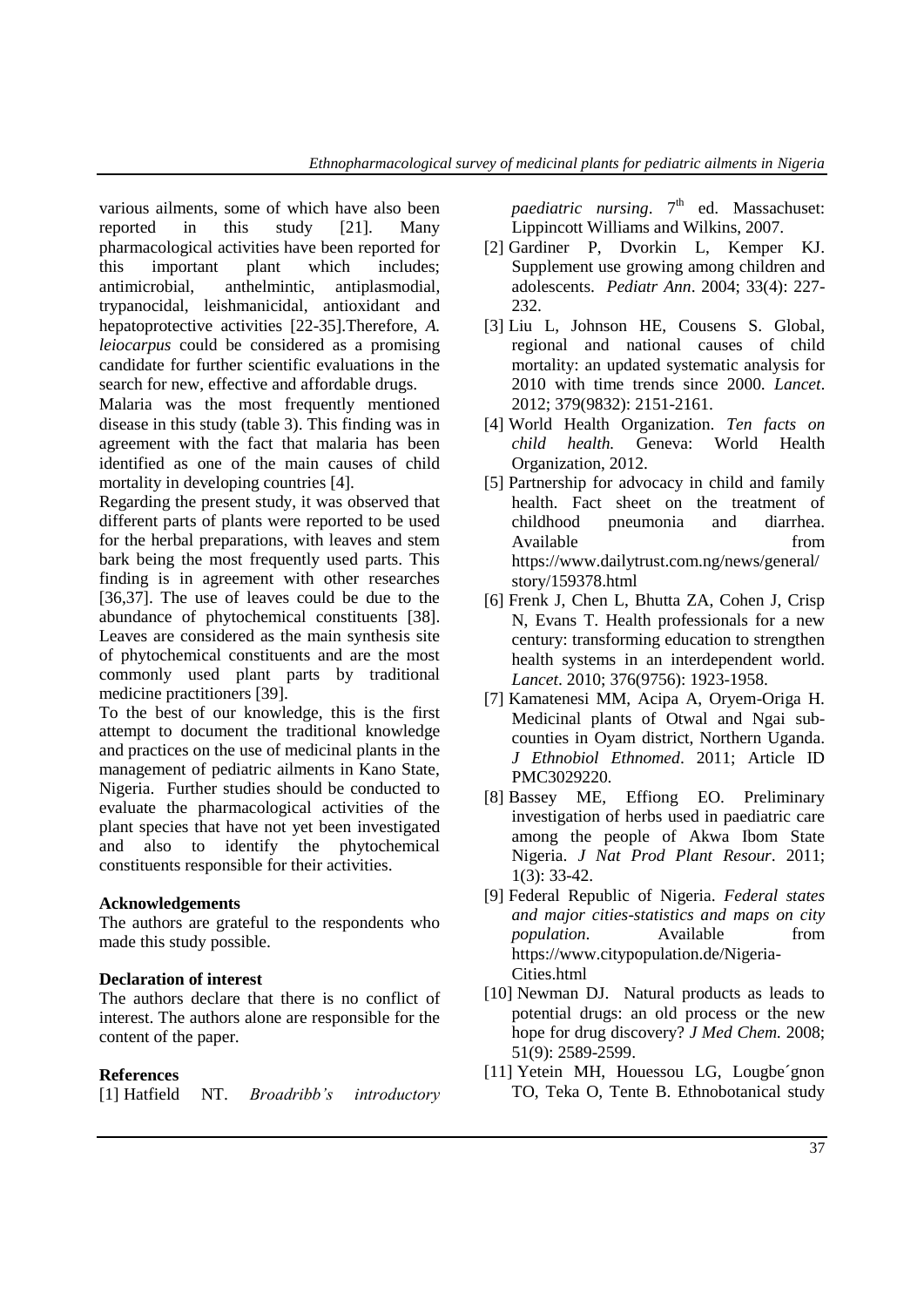of medicinal plants used for the treatment of malaria in plateau of Allada, Benin (West Africa). *J Ethnopharmacol*. 2013; 146(1): 154-163.

- [12] Salisu M, Muhammad ND, Ishaq AA. Ethnobotanical survey of medicinal plants in metropolitan Kano, Nigeria. *Int J Public Health Res.* 2015; 3(6): 345-351.
- [13] Abubakar US, Yusuf KM, Abdu GT, Tyokyaa TT, Sagir H, Mujahid MN, Joseph M, Muhammad S. Ethnobotanical survey of medicinal plants used for the treatment of malaria in Kano metropolis. *Res J Pharm Biol Chem Sci.* 2016; 7(4): 2033-2040.
- [14] Helen EN, Kabiru S, Fatima MM, Zainab OA, Salisu N, Lawan DF. Ethnobotanical survey of medicinal plants used by Hausa people in the management of Diabetes mellitus in Kano metropolis, northern Nigeria. *European J Med Plants*. 2017; 18(2): 1-10.
- [15] Patricia N, Maud K, Anywar G. Medicinal plants used in pediatric health care in Namungalwe sub county, Iganga District, Uganda. *Nova J Med Biol Sci*. 2014; 3(2): 1- 8.
- [16] Kamatenesi M, Hannington O, Dominic W. Enthnopharmacological screenings of *Vernonia amygdalina* and *Cleome gynandra* traditionally used in child birth in Western Uganda. Proceeding of the  $11<sup>th</sup>$  NAPRECA symposium on natural products and discovery. 2005 Oct 9-12; Antananarivo, Madagascar.
- [17] Geissler PW, Harris SA, Prince RJ, Olsen A, Achieng'Odhiambo R, Oketch-Rabah H. Medicinal plants used by Luo mothers and children in Bondo District, Kenya. *J Ethnopharmacol*. 2002; 83(1): 39-54.
- [18] Maliwichi-Nyirenda CP, Maliwichi LL. Medicinal plants used for contraception and pregnancy-related cases in Malawi: a case study of Mulanje District. *J Med Plants Res*. 2010; 4(20): 3024-3030.
- [19] Rahman AHM, Ismot MAP. Study of medicinal uses on Fabaceae family at Rajshashi, Bangladesh. *Res Plant Sci.* 2014;  $2(1): 6-8.$
- [20] Kavya D, Kumar VCG. Grasses: an underestimated medicinal repository. *J Med Plants.* 2013; 1(3): 151-157.
- [21] Sani HD, Aliyu BS. A survey of major ethno medicinal plants of Kano north, Nigeria, their knowledge and uses by traditional healers. *Bayero J Pure Appl Sci.* 2011; 4(2): 28-34.
- [22] Salisu M, Muhammad ND, Ishaq AA. Ethnobotanical survey of medicinal plants in metropolitan Kano, Nigeria. *Int J Public Health Res.* 2015; 3(6): 345-351.
- [23] Gedson RML, Igor RP, Marcelo RDC, Neyres ZT, Jose MB, Analucia GSC, Augusto LS, Josen FT, Leonia MB. Bioactives of the genus *Combretum* (Combretaceae): a review. *Molecules.* 2012; 17(8): 9142-9206.
- [24] Ahmad HA. Review on *Anoigeissus leiocarpus*, a potent African traditional drug. *Int J Res Pharm Chem*. 2014; 4(3): 496-500.
- [25] Taiwo O, Xu HX, Lee SF. Antibacterial activities of extracts from Nigerian chewing sticks. *Phytother Res*. 1999; 13(8): 675-679.
- [26] Kubmarawa D. Preliminary phytochemical and antimicrobial screening of 50 medicinal plants from Nigeria. *Afr J Biotechnol.* 2007; 6(14): 1690-1696.
- [27] Adigun JO, Amupitan JO, Kelly DR. Isolation and investigation of antimicrobial effect of 3,4,3'-tri-*O*-methylflavellagic acid and its glucoside from *Anogeissus leocarpus. B Chem Soc Ethiopia*. 2000; 14(2): 169-174.
- [28] Ademola IO, Eloff JN. *In vitro* anthelmintic effect of *Anogeissus leiocarpus* (DC) Guill. and Perr. leaf extracts and fractions on developmental stages of haemonchus contortus. *Afr J Tradit Complement Altern Med.* 2011; 8(2): 134-139.
- [29] Agaie BM, Onyeyili PA. Anthelmintic activity of the crude aqueous leaf extracts of *Anogeissus leiocarpus* in sheep. *Afr J Biotechnol*. 2007; 6(13): 1511-1515.